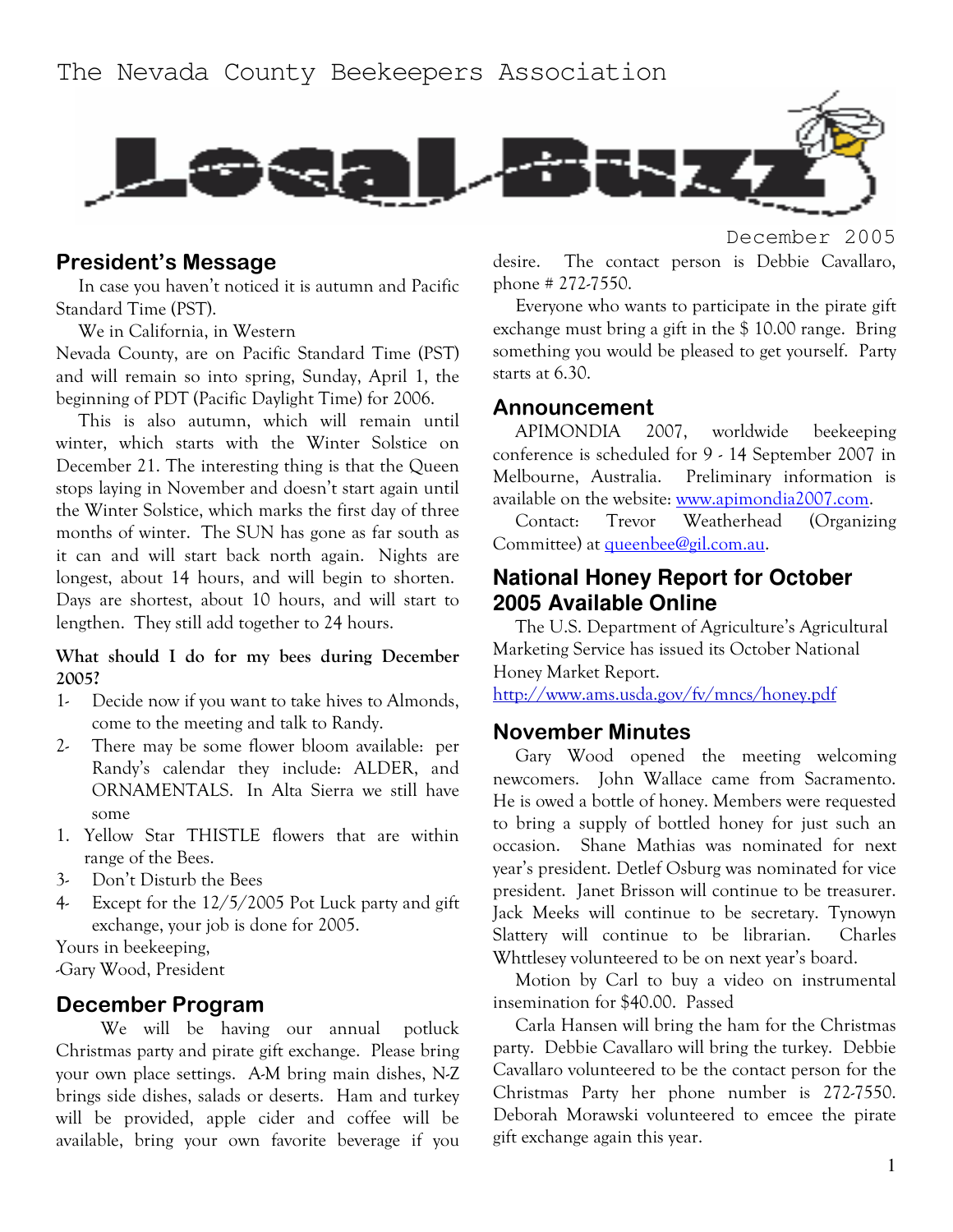Tom Staser mentioned the motorcycle toy run he has organized, planned for Saturday, Dec 10th. He implored people to stay off the roads due to the sheer volume of bikes that will be participating in that event.

 $\tilde{\phantom{a}}$  Debbie Cavallaro, substitute Secretary

## **Bee Bits**

By Randy Oliver

Congratulations and thank you to our new and returning officers! I want to extend my sincere thanks to those who put in the time to keep this organization going.

I don't often get lucky in beekeeping, in fact the last time was, uh...I can't remember. But this fall's been great. We had about 150 relatively weak colonies due to late starts, poor honey flows, mite damage, and/or pesticide spraying. We normally would combine these colonies in the fall (after first checking to make sure there was no AFB). But our unseasonably warm weather following some rain, initiated some flowers to bloom, and gave us great bee foraging weather. As a result, we've been seeing bees bringing in lots of orange and yellow pollen, and not shutting down brood rearing. So we left the weaker colonies intact, and have been feeding sugar syrup and pollen supplement to encourage them to rear enough brood to increase the cluster size for winter. So far, it appears to be working wonderfully! Inspection of the brood nests of many colonies reveals spring-like appearance-lots of brood of all ages, fresh eggs, and a fat ring of colorful pollen around the brood. Several colonies are even rearing drones!

I recently solved a mystery that's been puzzling me. All this season, and especially this spring, I've been observing a small percentage of the sealed brood having their cappings chewed off at the white-eyed pupa stage, and the pupae then chewed out and I've never observed this phenomenon discarded. before. I placed calls to Eric Mussen and others, but was unable to receive an explanation, other than that it might have been poison pollen, pesticides, or a pupal virus. None of these hypotheses fit well, since the opened brood appeared healthy. Finally, I put two and two together, and realized that I was observing the SMR (suppression of mite reproduction) gene in action. Bees with this genetic trait are "super hygienic," and will remove a pupa if a female mite starts to reproduce in the cell. I'd been seeing this Upon closer inspection, every process in action!

one of the exposed pupae had fresh guanine deposits from a mite on the cell roof. The end result is to see relatively spotty brood, especially in colonies requeened with mite-resistant queens. As the season progressed, and those colonies got their mite levels down, I see less and less of this happening. This is really exciting to me, since it's a very tangible sign of Varroa resistance occurring.

The clearest example of this is in my prize breeder queen, purchased from Glenn Apiaries. She is a Minnesota Hygienic queen inseminated with SMR sperm. This combination gives her colony the best of both-a healthy bee that produces honey, and also minimizes Varroa mite reproduction. I can observe the uncapping process taking place in this colony, although now at a very low level. This colony has not been treated for Varroa in any way all season, yet is healthy and strong, with very few mites (even though colonies in the same yard succumbed to the mite). Granted, this is an instrumentally-inseminated breeder, but I should be able to produce similar production queens next year by flooding the mating vards with SMR drones.

This breeder is a stand out, but I'm also seeing good Varroa resistance in a number of other colonies bred from selected breeders. There a so many variables involved that it's often difficult to determine why some colonies (or whole bee yards) die from Varroa, and others thrive. But by doing the hard work of finding the exceptional colonies to breed from year after year, I think we're making progress. Dare I suggest that we're starting to turn the corner on Varroa resistance by selective breeding? Only time will tell, but it sure makes me excited about producing next year's round of new queens!

### **National Honey Board Issues Request** for Production Research Proposals **Studying Bee Colony Health**

NHB is requesting research proposals regarding honeybee colony production. The goal of this research area is to help honey producers maintain colony health, while preserving honey quality. The primary objective is to control such pests as the Varroa destructor, Acarapis woodi and the small hive beetle. In 2004, NHB began exploring research opportunities to help beekeepers maintain colony health, without adversely affecting the production of quality honey. During the past few years, NHB has funded seven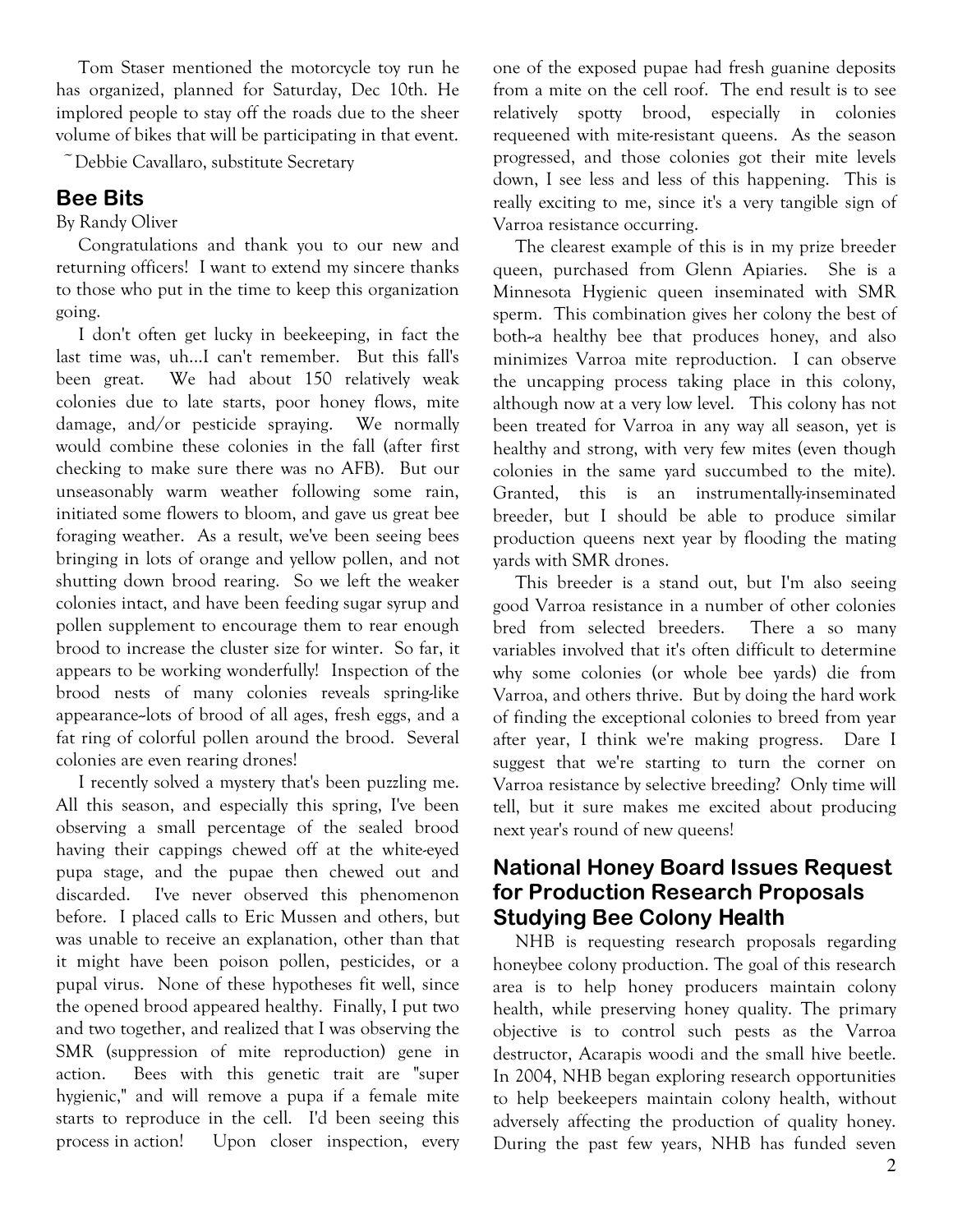such projects. Research proposals should be sent to NHB on or before Dec. 31, 2005. http://www.nhb.org/buzz/release102805-ResearchRFP.html

## **Recipes**

## **Honey Baked Beans**

- Makes 4 to 6 servings -4 slices bacon, diced  $1/2$  cup chopped onion 4-1/2 cups cooked navy beans\*  $1/2$  cup honey  $1/2$  cup ketchup 1 Tablespoon prepared mustard 1 Tablespoon Worcestershire sauce **Directions** Sauté bacon and onion until onion is tender;

combine with remaining ingredients in shallow 2quart oven-safe baking dish. Cover with lid or aluminum foil and bake at 350°F 30 minutes. Uncover and bake 45 minutes longer.

\*Three 15 oz. cans cooked navy beans can be substituted.

### Honey Pumpkin Pie

1 can (16 oz.) solid-pack pumpkin

- 1 cup evaporated milk
- $3/4$  cup honey
- 3 eggs, slightly beaten
- 2 Tablespoons all-purpose flour
- 1 teaspoon ground cinnamon
- $1/2$  teaspoon ground ginger
- $1/2$  teaspoon rum extract
- 1 pastry for single 9-inch pie crust

Combine all ingredients except pastry in large bowl; beat until well blended. Pour into pastry-lined 9inch pie plate. Bake at 400°F for 45 minutes or until knife inserted near center comes out clean. Serve with Honey Whipped Cream, if desired.

### **Nutritional Information Per Serving**

Calories: 284 Calories from Fat: 27% Carbohydrates: 46 g Cholesterol: 82 mg Dietary Fiber: 2 g Fat Total: 9 g Protein: 7 g Sodium: 209 mg

## **Honey Whipped Cream**

#### - Makes 2 cups -

- 1 cup whipping cream
- 3 Tablespoons honey
- 1 teaspoon vanilla

### **Directions**

Beat whipping cream until mixture thickens; gradually add honey and beat until soft peaks form. Fold in vanilla.

#### Nutritional Information Per Serving (per Tablespoon)

Calories: 34 Calories from Fat: 74% Carbohydrates: 1/8 g Cholesterol: 10 mg Dietary Fiber: 0 g Fat Total: 2.8 g Protein: 0.2 g Sodium: 3 mg

# Sacramento Beekeeping Supplies

- Complete line of all beekeeping supplies
- Candle making supplies (molds, wicks, dyes, scents)
- Glycerine soap making supplies (soap base, molds, scents, and dyes)
- Honeycomb sheets for rolling candles (50) colors and in smooth)
- Beeswax and paraffin, special container candle wax
- Gifts, books, ready made candles

2110 X Street, Sacramento, CA 95818  $(916)$  451 - 2337 fax (916) 451 - 7008 email:sacbeek@cwnet.com Open Tuesday through Saturday 9:30 - 5:30

Mail orders receive quick service.